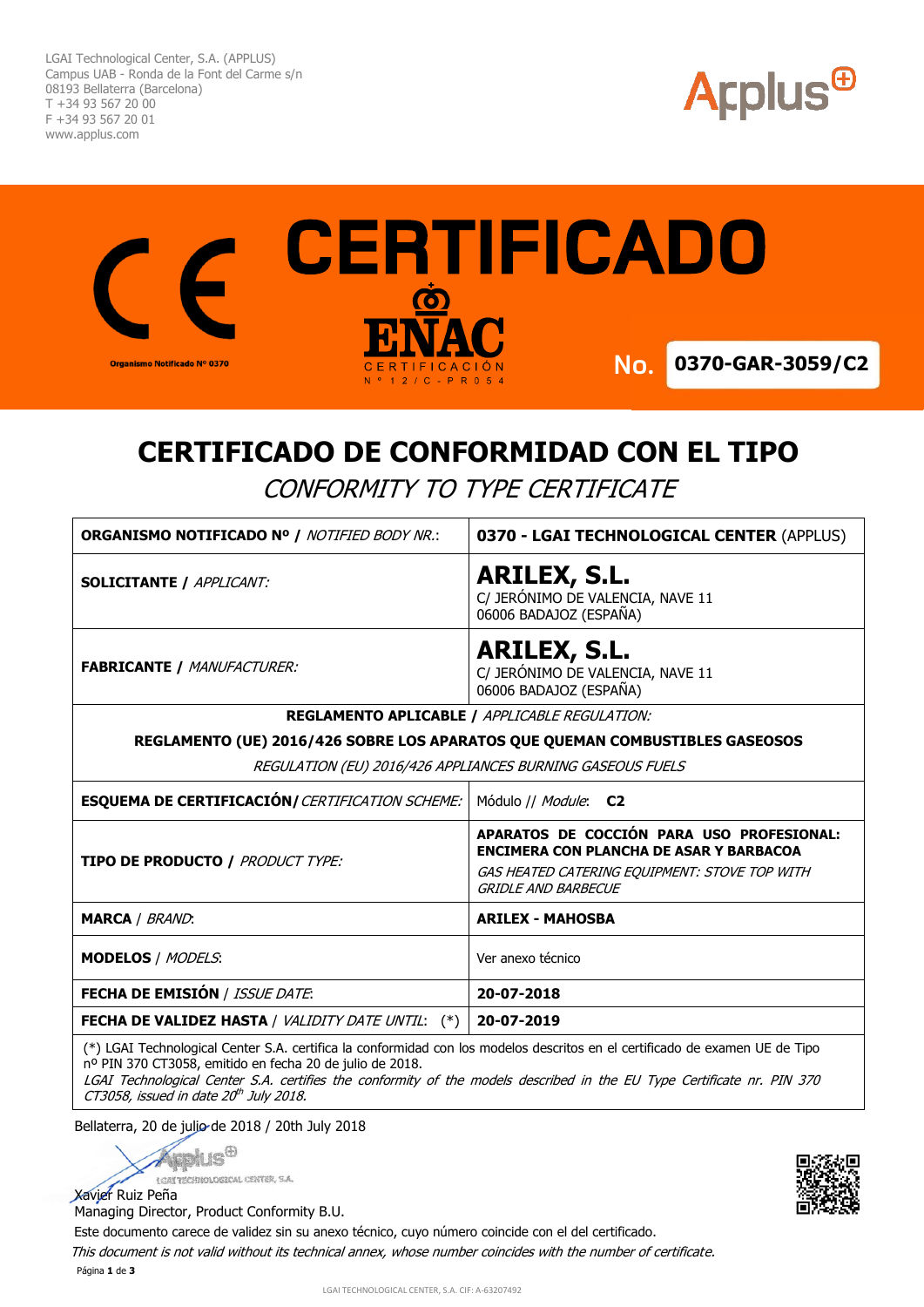## **LGAI**

LGAI Technological Center, S.A. (APPLUS) Campus UAB s/n – Ronda de la Font del Carme, s/n E - 08193 Bellaterra (Barcelona) T +34 93 567 20 00 F +34 93 567 20 01 [www.appluslaboratories.com](http://www.appluslaboratories.com/) **Anexo Técnico Ed. 1** 



20/07/2018

**ANEXO TÉCNICO**

TECHNICAL ANNEX

#### **0370-GAR-3059/C2**

# **I. Modelos incluidos en el Certificado**

References included in this Certificate

| <b>Marca</b>      |                |  |  |  |
|-------------------|----------------|--|--|--|
| <b>ARILEX</b>     | <b>MAHOSBA</b> |  |  |  |
|                   |                |  |  |  |
| Referencia        |                |  |  |  |
| 35BAR             | <b>BAR35</b>   |  |  |  |
| 35VAS             | VAS35          |  |  |  |
| 35FRYGC           | FRY35C         |  |  |  |
| 35FRYGL           | FRY35L         |  |  |  |
| 35FRYGR           | FRY35R         |  |  |  |
| 60BAR             | BAR60          |  |  |  |
| 70VAS             | VAS70          |  |  |  |
| 70FRYGC           | FRY70C         |  |  |  |
| 70FRYGL           | FRY70L         |  |  |  |
| 70FRYGR           | FRY70R         |  |  |  |
| 70FRYGCB          | FRY70CB        |  |  |  |
| 70FRYGLB          | FRY70LB        |  |  |  |
| 70FRYGRB          | FRY70RB        |  |  |  |
| 70FRYGCV          | FRY70CV        |  |  |  |
| 70FRYGLV          | FRY70LV        |  |  |  |
| 70FRYGRV          | FRY70RV        |  |  |  |
| 90BAR             | BAR90          |  |  |  |
| 100VAS            | <b>VAS100</b>  |  |  |  |
| 100FRYGC          | <b>FRY100C</b> |  |  |  |
| 100FRYGL          | FRY100L        |  |  |  |
| 100FRYGR          | FRY100R        |  |  |  |
| 100FRYGCB         | FRY100CB       |  |  |  |
| 100FRYGLB         | FRY100LB       |  |  |  |
| 100FRYGRB         | FRY100RB       |  |  |  |
| 100FRYGCV         | FRY100CV       |  |  |  |
| 100FRYGLV         | FRY100LV       |  |  |  |
| 100FRYGRV         | FRY100RV       |  |  |  |
| 120 BAR<br>BAR120 |                |  |  |  |
| <b>130 VAS</b>    | <b>VAS130</b>  |  |  |  |

.GAI Technological Center, S.A. C.I.F A63207492 LGAI Technological Center, S.A. C.I.F A63207492